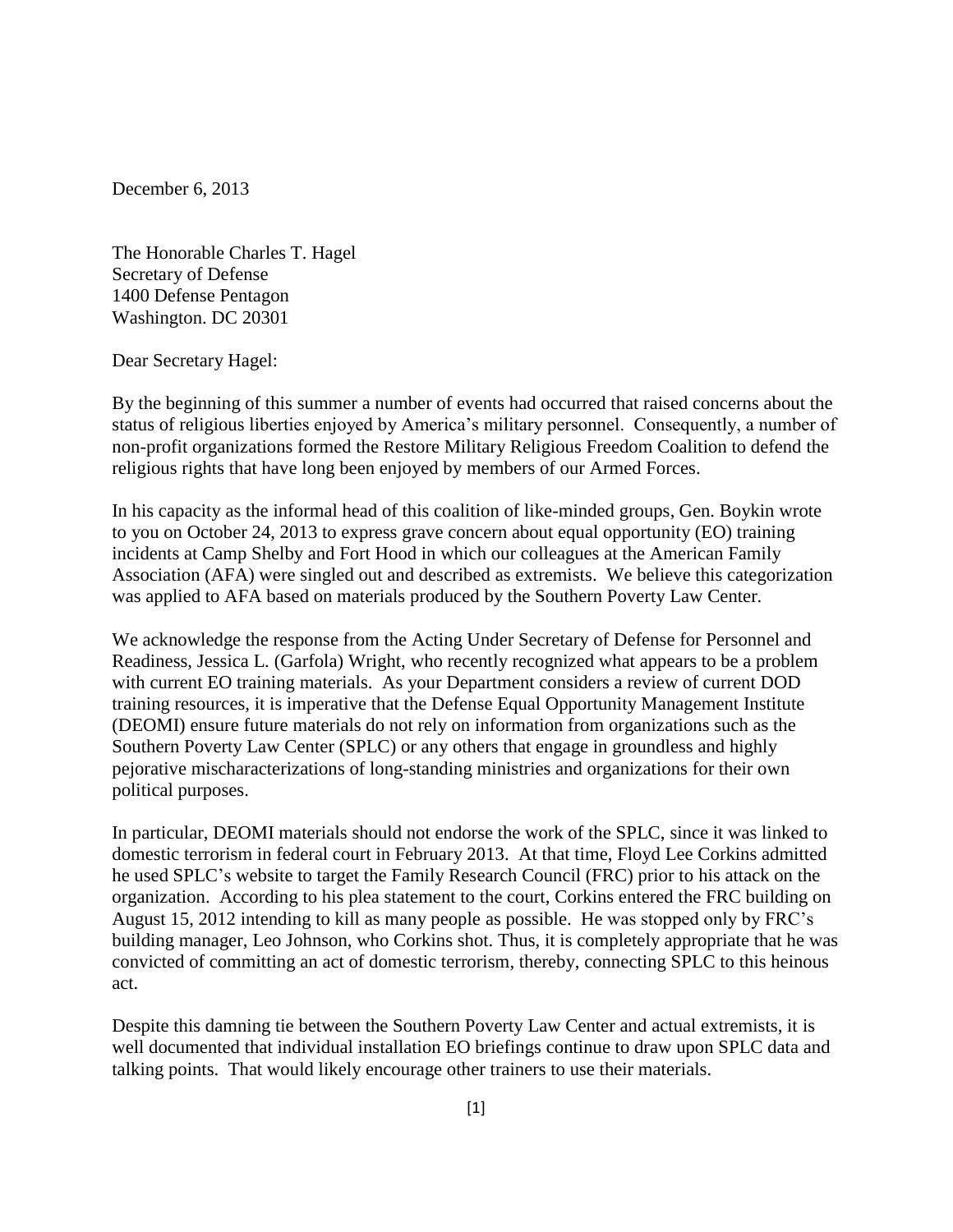Our coalition believes OSD should issue clear guidance to DEOMI and instructing installations to stop relying on SPLC and other non-governmental sources as approved resources for equal opportunity training or other purposes – especially, those dealing with such topics as hate crimes and other politically charged activities.

Rest assured that our coalition members will not allow our organizations to be demonized by DOD agencies.

We would appreciate an update from you following the review of DOD training materials. Before such guidance is issued, however, we believe it would beneficial if several representatives of our coalition were to meet with you to discuss our DOD-wide concerns.

Respectfully,

Gary L. Bauer

Gary L. Bauer President American Values

William J. Becker, Jr. President/CEO Freedom X

Lt. General (Ret.) William G. Boykin Executive Vice President Family Research Council

 $2\sqrt{11}$ 

L. Brent Bozell III President Media Research Center

Paul Caps

Paul Caprio President Patriotic Veterans

Ron. Grems

CH (COL) Ronald A Crews, USA Retired Executive Director Chaplain Alliance for Religious Liberty

Elaine Donnelly

Elaine Donnelly President Center for Military Readiness

1. Total

Thomas Fitton President Judicial Watch